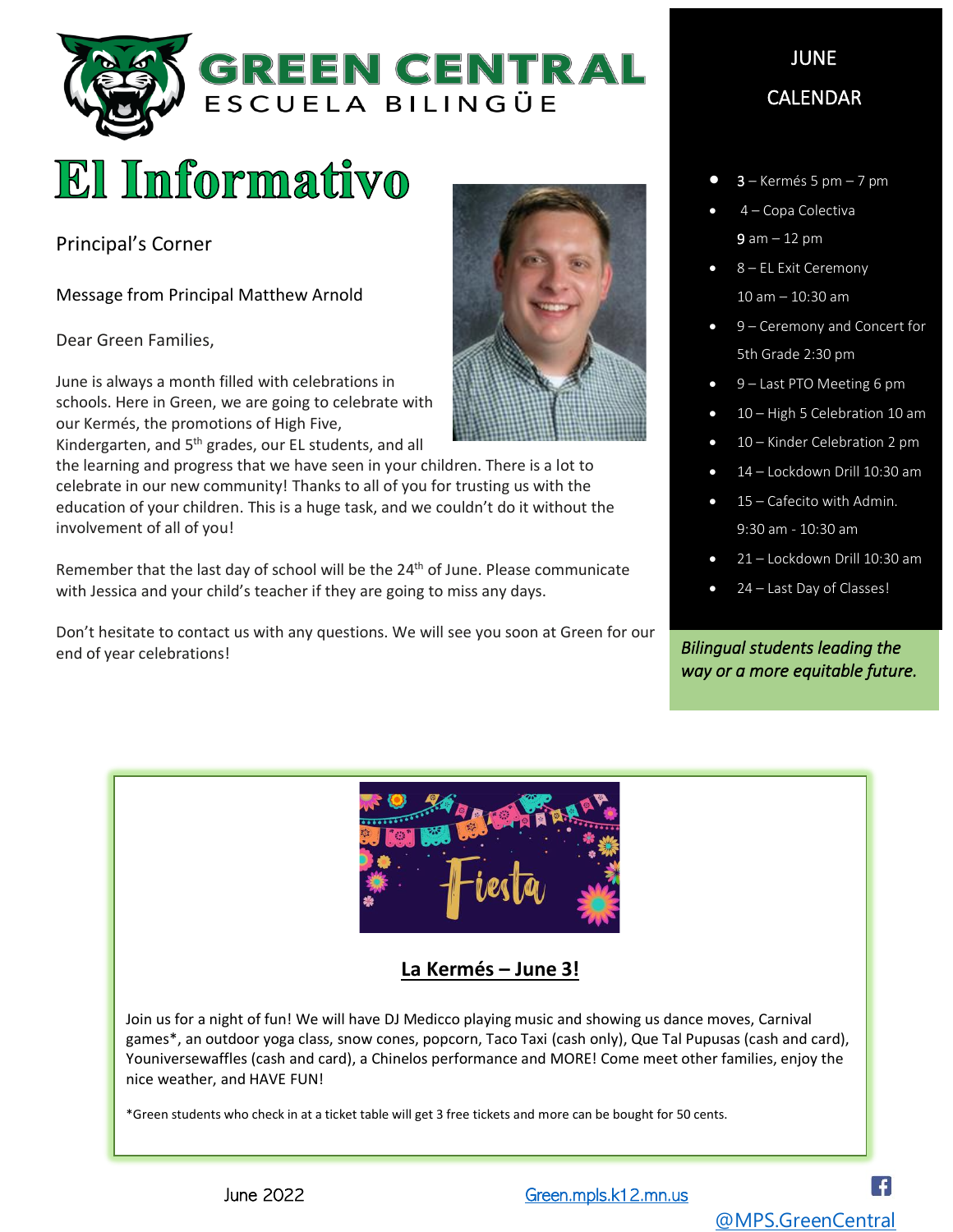GREEN CENTRAL ESCUELA BILINGÜE



### **PTO Meeting 06/09**

The last meeting for the 2021/2022 school year will be **June 9 at 6:30 pm**. There will be an online option as well. See our website for more details <https://green.mpls.k12.mn.us/Events?itemId=687>

You can also see more information on the website [www.greencentralpto.org](https://www.greencentralpto.org/)



Our last in-person Cafecito with Admin. will be **June 15 at 9:30 am** in the community room 411. We hope to see you there!

#### **MPS Device Return**

As we approach the end of the school year, **we need everyone's help** to ensure students' return all learning resources that have been issued to them during the school year. This includes ALL district technology (including iPads, Chromebooks, Mobile Hotspots, and their accompanying charging accessories), books and

textbooks. **Students/families should return all resources to their school site on or before their last day of school, and/or no later than the end of the day June 24th, 2022.** If we do not receive learning resources back, the district may face challenges providing students and classrooms these critical resources in years to come.

## **COLECTIVA BILINGÜE NEWS:**



The time has arrived. Another fun event from Colectiva Bilingüe happening THIS **Saturday June 4<sup>t</sup>**<sup>h</sup> from 9 am – 12 pm at Roosevelt High School! We hear some Green students will be playing! Great way to meet families from the other Dual Language Schools! Follow the link to see the information and a map of the event. Come cheer the students on and have fun!

[https://colectivabilingue.org/copa?fbclid=IwAR2EQP](https://colectivabilingue.org/copa?fbclid=IwAR2EQPR9GCy6CtVxIT8ZSE26eYAq31-9PWr92EaFzKeV1QwZoeVjMT3pUe0) [R9GCy6CtVxIT8ZSE26eYAq31-](https://colectivabilingue.org/copa?fbclid=IwAR2EQPR9GCy6CtVxIT8ZSE26eYAq31-9PWr92EaFzKeV1QwZoeVjMT3pUe0) [9PWr92EaFzKeV1QwZoeVjMT3pUe0](https://colectivabilingue.org/copa?fbclid=IwAR2EQPR9GCy6CtVxIT8ZSE26eYAq31-9PWr92EaFzKeV1QwZoeVjMT3pUe0)



- June 8 at 10 am EL Exit Ceremony
- $\bullet$  June 9 at 2:30 pm  $-5$ <sup>th</sup> Grade Ceremony and Concert
- June 10 at 10 am High 5 Celebration
- June 10 at 2 pm Kinder Celebration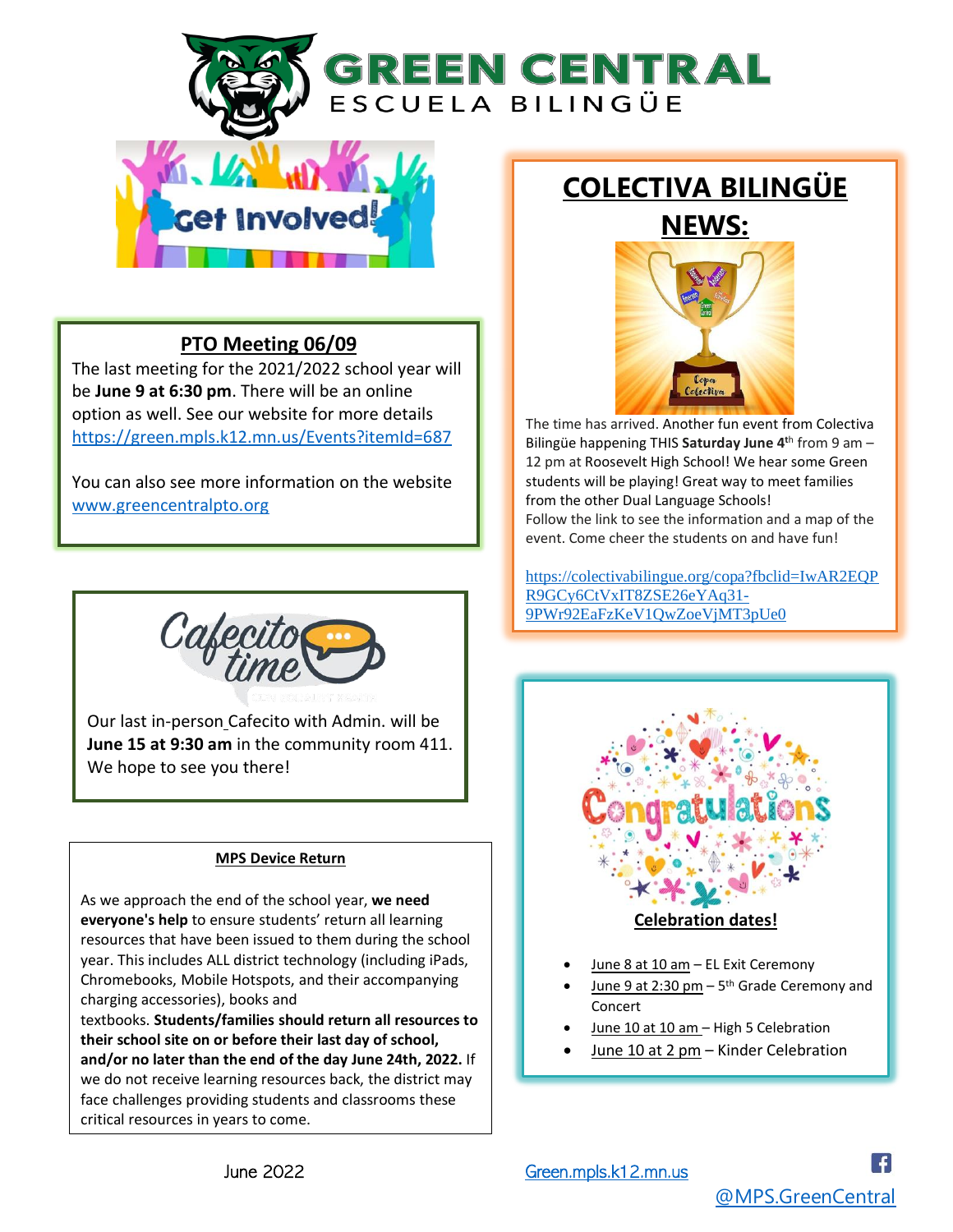



#### **MPS Summer Programs 2022**



- Summer Scholar: Explore. Create. Connect.
- Summer Scholars in the Arts
- Community Education Super Summer
- Summer Art Courses at The FAIR School for the Arts
- Community Education Sports Camps
- Online Summer Enrichment Opportunities
- Minneapolis Kids Child Care

[programming-brochure-2022/page/22-23](http://guide.mpls.k12.mn.us/summer-youth-programming-brochure-2022/page/22-23)

Visit MPS summer website for more information: [https://mpls.k12.mn.us/summer\\_programs](https://mpls.k12.mn.us/summer_programs) Or see their online catalog: [http://guide.mpls.k12.mn.us/summer-youth-](http://guide.mpls.k12.mn.us/summer-youth-programming-brochure-2022/page/22-23)



Bilingual Learning Center (BLC) invites students entering K to 5th grade to attend our Spanish summer day camps at Nokomis Heights Lutheran Church. Camps run from the end of school in June through late July, with a back-toschool camp at the end of August. Students will have fun learning Spanish with our bilingual staff as they engage in themed indoor and outdoor activities. Camps are Monday through Friday 8 AM to 4 PM, with a field trip each Friday. AM and extended day options are available. For more information, contact us at [info@blcenter.org](mailto:info@blcenter.org) or visit our website at [https://www.blcenter.org/summer-camp/](https://urldefense.com/v3/__https:/www.blcenter.org/summer-camp/__;!!MxD8lHs9xPYQ!PnOr1U4o-nzlhUHDmrohSSQffotrHyO_Zgn7zsj6AyO7bCJd3kTp_ZCsGtEft-BsT4DHg09jKtZHq23Ufow7GuD_$)